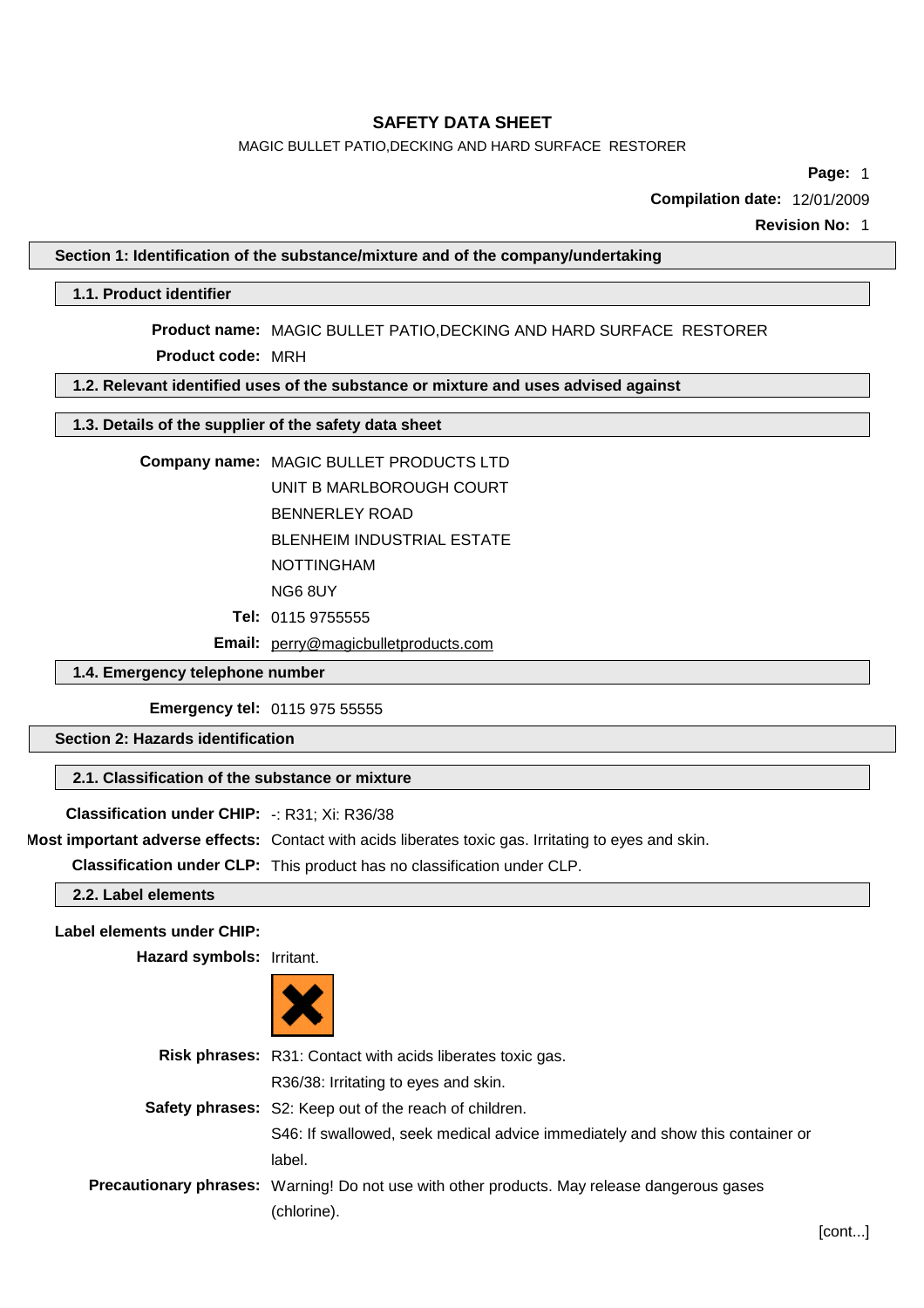## MAGIC BULLET PATIO,DECKING AND HARD SURFACE RESTORER

#### **2.3. Other hazards**

#### **PBT:** This product is not identified as a PBT substance.

### **Section 3: Composition/information on ingredients**

### **3.2. Mixtures**

#### **Hazardous ingredients:**

### SODIUM HYPOCHLORITE SOLUTION CL ACTIVE

| <b>EINECS</b> | CAS       | <b>CHIP Classification</b> | <b>CLP Classification</b>                                | Percent |
|---------------|-----------|----------------------------|----------------------------------------------------------|---------|
| 231-668-3     | 7681-52-9 | -: R31: C: R34: N: R50     | Skin Corr. 1B: H314; Aquatic Acute<br>1: H400: -: EUH031 | 1-5%    |

# **Section 4: First aid measures**

### **4.1. Description of first aid measures**

| Skin contact: Remove all contaminated clothes and footwear immediately unless stuck to skin. |
|----------------------------------------------------------------------------------------------|
| Wash immediately with plenty of soap and water.                                              |

**Eye contact:** Bathe the eye with running water for 15 minutes. Transfer to hospital for specialist examination.

**Ingestion:** Wash out mouth with water. Do not induce vomiting. If conscious, give half a litre of water to drink immediately. Consult a doctor.

**Inhalation:** Remove casualty from exposure ensuring one's own safety whilst doing so.

### **4.2. Most important symptoms and effects, both acute and delayed**

**Skin contact:** There may be irritation and redness at the site of contact.

**Eye contact:** There may be pain and redness. The eyes may water profusely. There may be severe pain. The vision may become blurred. May cause permanent damage.

**Ingestion:** There may be soreness and redness of the mouth and throat. Nausea and stomach pain may occur.

**Inhalation:** There may be irritation of the throat with a feeling of tightness in the chest.

#### **4.3. Indication of any immediate medical attention and special treatment needed**

#### **Section 5: Fire-fighting measures**

### **5.1. Extinguishing media**

**Extinguishing media:** Suitable extinguishing media for the surrounding fire should be used. Use water spray to cool containers.

### **5.2. Special hazards arising from the substance or mixture**

**Exposure hazards:** In combustion emits toxic fumes.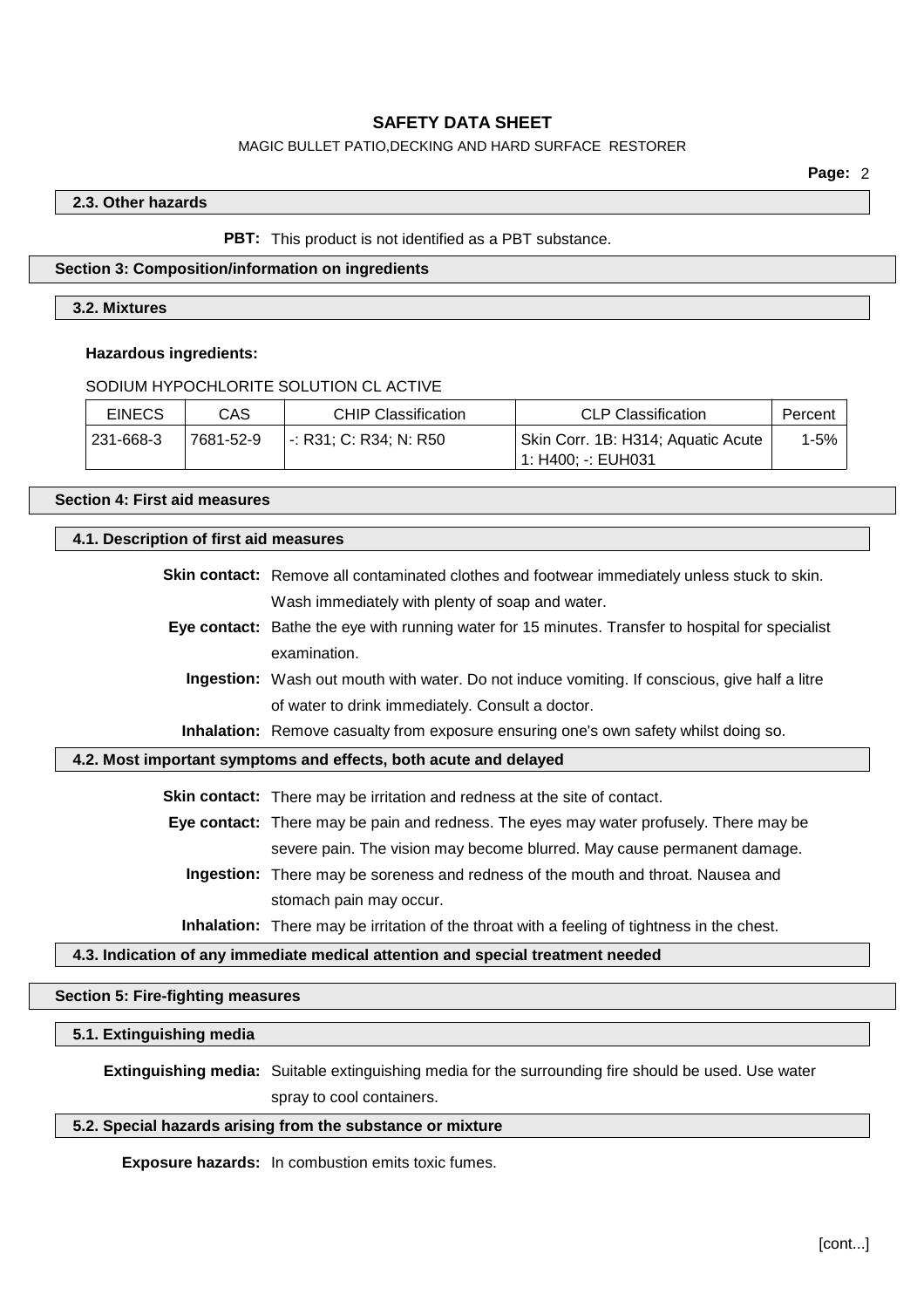### MAGIC BULLET PATIO,DECKING AND HARD SURFACE RESTORER

#### **5.3. Advice for fire-fighters**

**Advice for fire-fighters:** Wear self-contained breathing apparatus. Wear protective clothing to prevent contact with skin and eyes.

### **Section 6: Accidental release measures**

#### **6.1. Personal precautions, protective equipment and emergency procedures**

**Personal precautions:** Mark out the contaminated area with signs and prevent access to unauthorised personnel. Do not attempt to take action without suitable protective clothing - see section 8 of SDS. Turn leaking containers leak-side up to prevent the escape of liquid.

#### **6.2. Environmental precautions**

**Environmental precautions:** Do not discharge into drains or rivers. Contain the spillage using bunding.

## **6.3. Methods and material for containment and cleaning up**

**Clean-up procedures:** Absorb into dry earth or sand. Transfer to a closable, labelled salvage container for disposal by an appropriate method.

### **6.4. Reference to other sections**

#### **Section 7: Handling and storage**

#### **7.1. Precautions for safe handling**

**Handling requirements:** Avoid direct contact with the substance. Ensure there is sufficient ventilation of the area. Avoid the formation or spread of mists in the air.

#### **7.2. Conditions for safe storage, including any incompatibilities**

**Storage conditions:** Store in cool, well ventilated area. Keep container tightly closed.

**7.3. Specific end use(s)**

#### **Section 8: Exposure controls/personal protection**

**8.1. Control parameters**

**Workplace exposure limits:** No data available.

**8.1. DNEL/PNEC Values**

**DNEL / PNEC** No data available.

**8.2. Exposure controls**

**Engineering measures:** Ensure there is sufficient ventilation of the area. **Respiratory protection:** Self-contained breathing apparatus must be available in case of emergency. **Hand protection:** Protective gloves. **Eye protection:** Tightly fitting safety goggles. Ensure eye bath is to hand.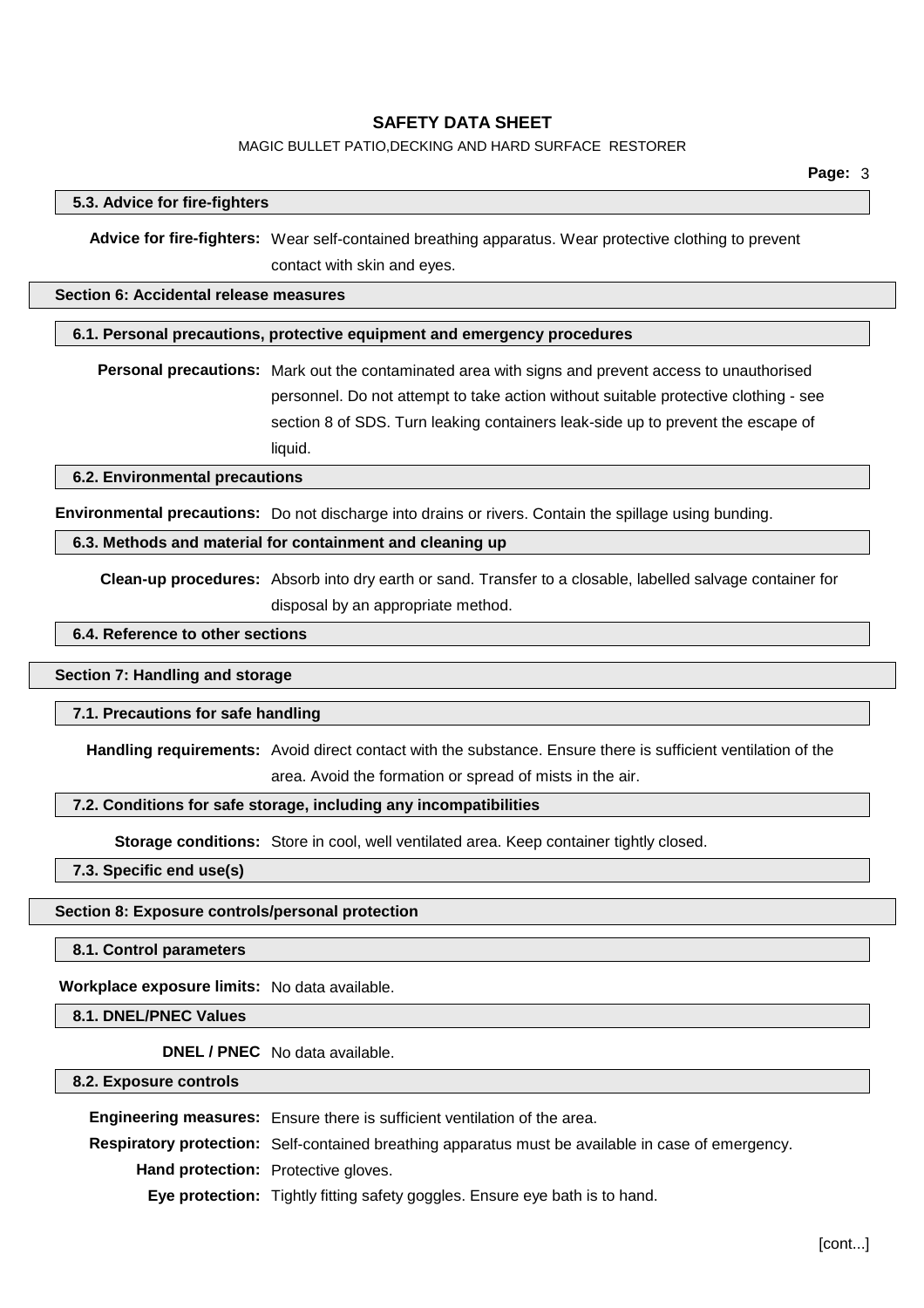## MAGIC BULLET PATIO,DECKING AND HARD SURFACE RESTORER

**Page:** 4

**Skin protection:** Protective clothing.

## **Section 9: Physical and chemical properties**

### **9.1. Information on basic physical and chemical properties**

**State:** Liquid

# **9.2. Other information**

**Other information:** No data available.

### **Section 10: Stability and reactivity**

**10.1. Reactivity**

**10.2. Chemical stability**

**Chemical stability:** Stable under normal conditions.

## **10.3. Possibility of hazardous reactions**

**10.4. Conditions to avoid**

**Conditions to avoid:** Heat.

### **10.5. Incompatible materials**

**Materials to avoid:** Strong oxidising agents. Strong acids.

#### **10.6. Hazardous decomposition products**

**Haz. decomp. products:** In combustion emits toxic fumes.

### **Section 11: Toxicological information**

## **11.1. Information on toxicological effects**

#### **Hazardous ingredients:**

## **SODIUM HYPOCHLORITE SOLUTION...100% CL ACTIVE**

| ORL<br>MU<br>.,<br>ᄮ<br>--<br>___<br>___ |
|------------------------------------------|
|------------------------------------------|

#### **Relevant effects for mixture:**

| Effect        | 'oute       | <b>Poeie</b><br>วสงเง |
|---------------|-------------|-----------------------|
| <b>Irrito</b> | $\Omega$ PT | calculated            |
| tion          | ר ORM       | Hazardous:            |

## **Symptoms / routes of exposure**

**Skin contact:** There may be irritation and redness at the site of contact.

**Eye contact:** There may be pain and redness. The eyes may water profusely. There may be severe pain. The vision may become blurred. May cause permanent damage.

**Ingestion:** There may be soreness and redness of the mouth and throat. Nausea and stomach pain may occur.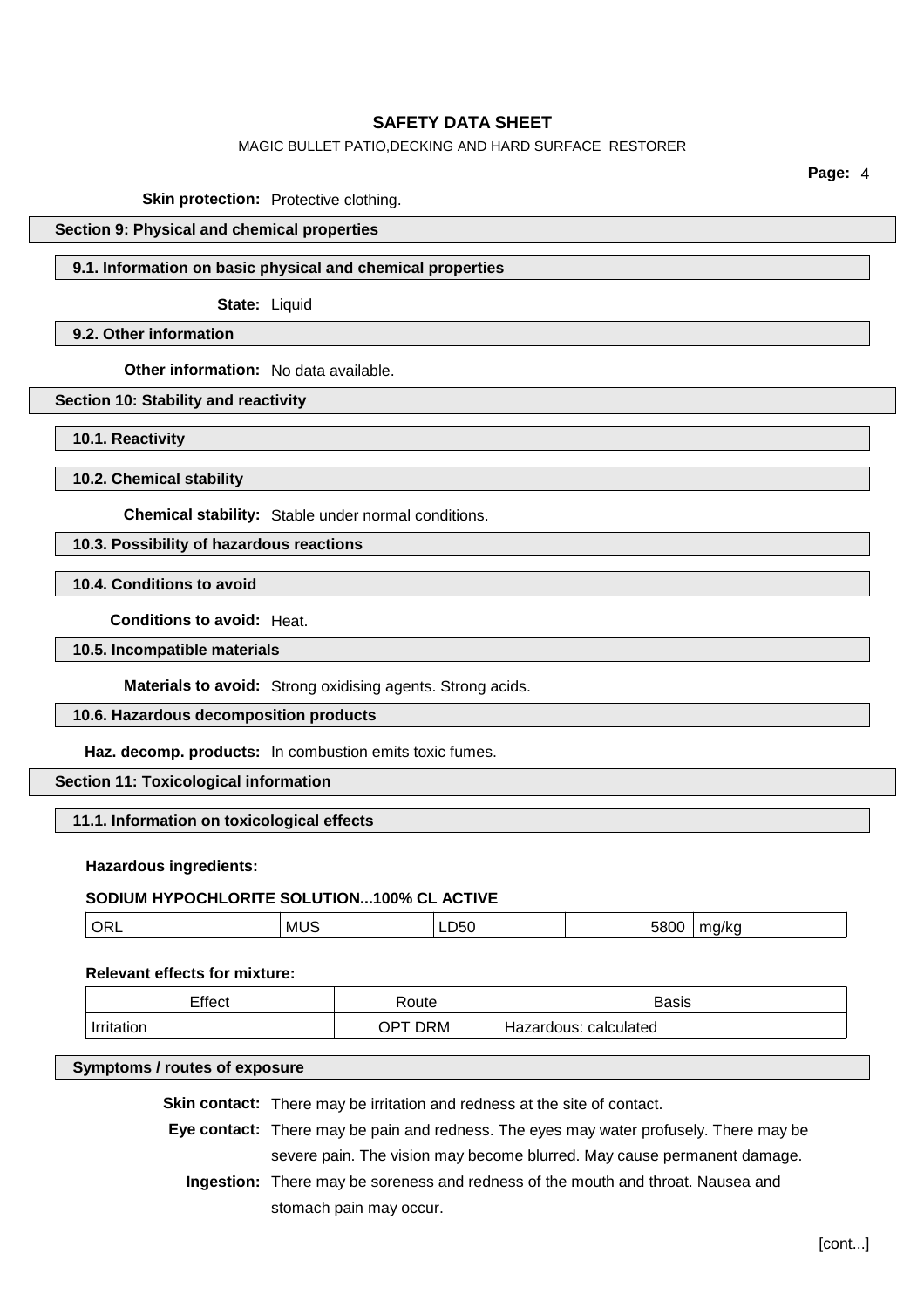### MAGIC BULLET PATIO,DECKING AND HARD SURFACE RESTORER

**Page:** 5

**Inhalation:** There may be irritation of the throat with a feeling of tightness in the chest.

## **Section 12: Ecological information**

#### **12.1. Toxicity**

**Ecotoxicity values:** No data available.

## **12.2. Persistence and degradability**

**Persistence and degradability:** Biodegradable.

**12.3. Bioaccumulative potential**

**Bioaccumulative potential:** No bioaccumulation potential.

**12.4. Mobility in soil**

**Mobility:** Readily absorbed into soil.

**12.5. Results of PBT and vPvB assessment**

**PBT identification:** This product is not identified as a PBT substance.

**12.6. Other adverse effects**

**Other adverse effects:** Negligible ecotoxicity.

### **Section 13: Disposal considerations**

#### **13.1. Waste treatment methods**

**Disposal operations:** Transfer to a suitable container and arrange for collection by specialised disposal company.

> **NB:** The user's attention is drawn to the possible existence of regional or national regulations regarding disposal.

#### **Section 14: Transport information**

**Transport class:** This product does not require a classification for transport.

### **Section 15: Regulatory information**

**15.1. Safety, health and environmental regulations/legislation specific for the substance or mixture**

### **15.2. Chemical Safety Assessment**

### **Section 16: Other information**

### **Other information**

| <b>Other information:</b> This safety data sheet is prepared in accordance with Commission Regulation |  |
|-------------------------------------------------------------------------------------------------------|--|
| (EU) No 453/2010.                                                                                     |  |
| * indicates text in the SDS which has changed since the last revision.                                |  |
| <b>Phrases used in s.2 and 3:</b> EUH031: Contact with acids liberates toxic gas.                     |  |
| H314: Causes severe skin burns and eye damage.                                                        |  |